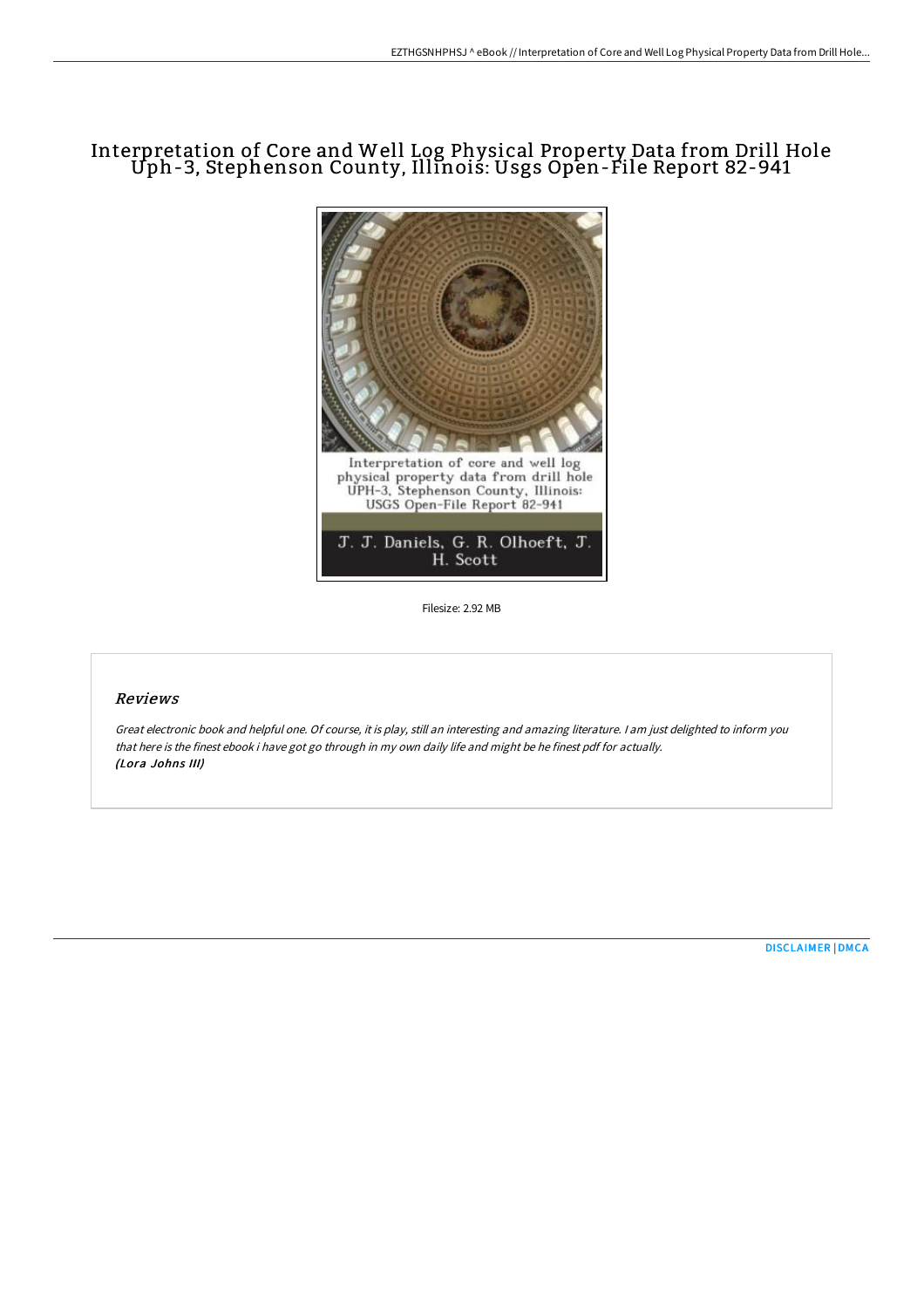## INTERPRETATION OF CORE AND WELL LOG PHYSICAL PROPERTY DATA FROM DRILL HOLE UPH-3, STEPHENSON COUNTY, ILLINOIS: USGS OPEN-FILE REPORT 82-941



Bibliogov, United States, 2013. Paperback. Book Condition: New. 246 x 189 mm. Language: English . Brand New Book \*\*\*\*\* Print on Demand \*\*\*\*\*.Laboratory and well log physical property measurements show variations in the mineralogy with depth in UPH-3. Gamma ray values generally decrease with depth in the drill hole, corresponding to a decrease in the felsic mineral components of the granite. Correspondingly, an increase with depth in mafic minerals in the granite is indicated by the magnetic susceptibility, and gamma ray measurements. These mineralogic changes indicated by the geophysical well logs support the hypothesis of fractionation during continuous crystallization of the intrusive penetrated by UPH-3. Two fracture zones, and an altered zone within the granite penetrated by drill hole UPH-3 are defined by the physical property measurements. An abnormally low magnetic susceptibility response in the upper portion of the drill hole can be attributed to alteration of the rock adjacent to the sediments overlying the granite. Fracture zones can be identified from the sonic velocity, neutron, and resistivity measurements. A fracture zone, characterized by low resistivity values and low neutron values, is present in the depth interval from 1150 to 1320 m. Low magnetic susceptibility and high gamma ray values indicate the presence of felsic-micaceous pegmatites within this fracture zone. An unfractured region present from a depth of 1380 m to the bottom of the hole is characterized by an absence of physical property variations. The magnetic susceptibility and gamma ray measurements indicate a change in the amount of mafic minerals at the base of this otherwise homogenous region of the drilled interval. Abrupt changes and repeated patterns of physical properties within the drill hole may represent interruptions in the crystallization process of the melt or they may be indicative of critical temperatures for specific mineral assemblages within the intrusive.

Read [Interpretation](http://techno-pub.tech/interpretation-of-core-and-well-log-physical-pro.html) of Core and Well Log Physical Property Data from Drill Hole Uph-3, Stephenson County, Illinois: Usgs Open-File Report 82-941 Online

**D** Download PDF [Interpretation](http://techno-pub.tech/interpretation-of-core-and-well-log-physical-pro.html) of Core and Well Log Physical Property Data from Drill Hole Uph-3, Stephenson County, Illinois: Usgs Open-File Report 82-941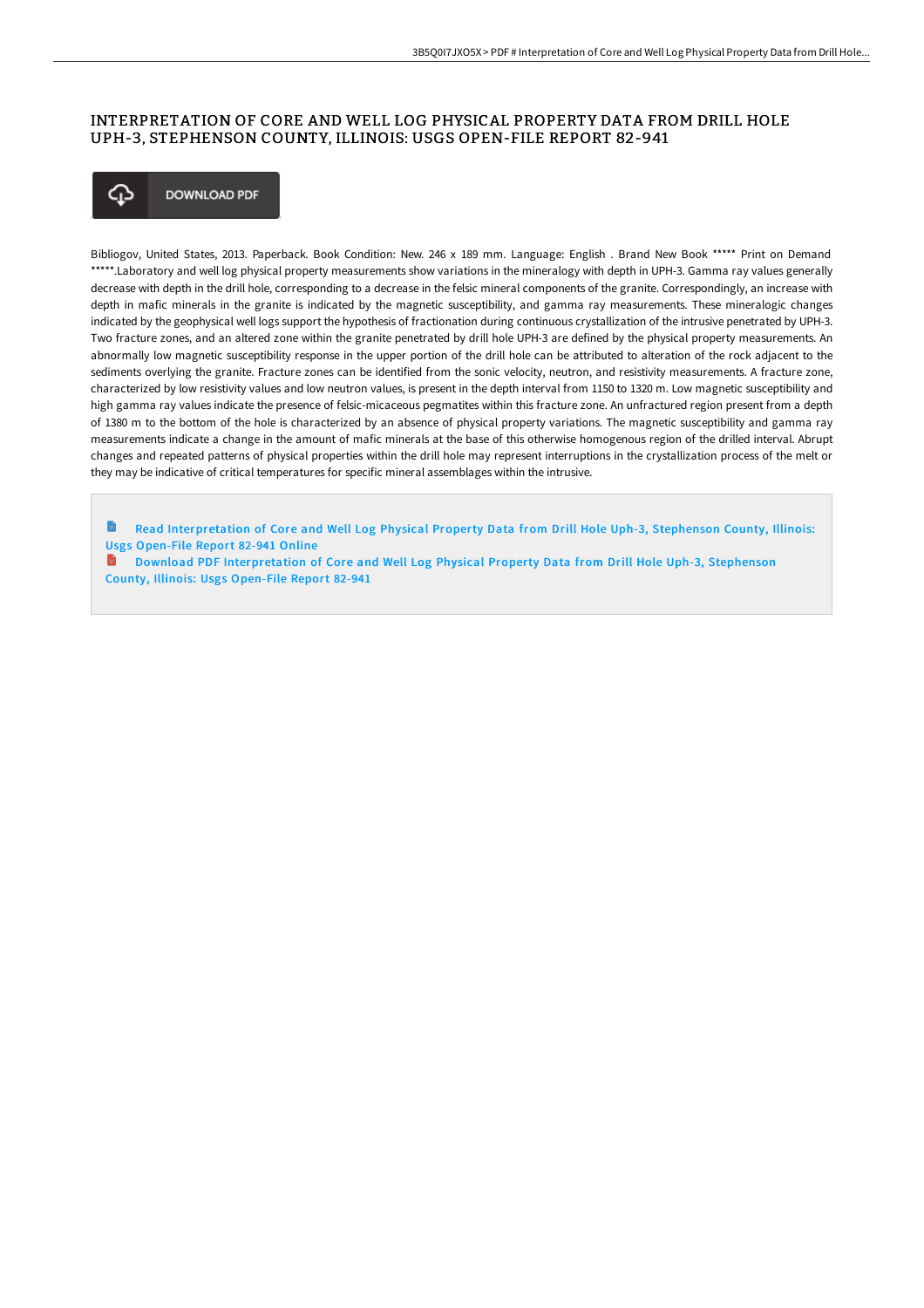## Relevant Kindle Books

Bully , the Bullied, and the Not-So Innocent By stander: From Preschool to High School and Beyond: Breaking the Cycle of Violence and Creating More Deeply Caring Communities

HarperCollins Publishers Inc, United States, 2016. Paperback. Book Condition: New. Reprint. 203 x 135 mm. Language: English . Brand New Book. An international bestseller, Barbara Coloroso s groundbreaking and trusted guide on bullying-including cyberbullyingarms parents... Save [Book](http://techno-pub.tech/bully-the-bullied-and-the-not-so-innocent-bystan.html) »

| the control of the control of the<br>_ |  |
|----------------------------------------|--|
|                                        |  |

What is Love A Kid Friendly Interpretation of 1 John 311, 16-18 1 Corinthians 131-8 13 Teaching Christ's Children Publishing. Paperback. Book Condition: New. Daan Yahya (illustrator). Paperback. 26 pages. Dimensions: 10.0in. x 8.0in. x 0.1in.Whatis Love is a Bible based picture book thatis designed to help children understand... Save [Book](http://techno-pub.tech/what-is-love-a-kid-friendly-interpretation-of-1-.html) »

Children s Handwriting Book of Alphabets and Numbers: Over 4,000 Tracing Units for the Beginning Writer Createspace, United States, 2015. Paperback. Book Condition: New. 254 x 203 mm. Language: English . Brand New Book \*\*\*\*\* Print on Demand \*\*\*\*\*.The Children s Handwriting Book of Alphabets and Numbers provides extensive focus on... Save [Book](http://techno-pub.tech/children-s-handwriting-book-of-alphabets-and-num.html) »

Kindergarten Culture in the Family and Kindergarten; A Complete Sketch of Froebel s System of Early Education, Adapted to American Institutions. for the Use of Mothers and Teachers

Rarebooksclub.com, United States, 2012. Paperback. Book Condition: New. 246 x 189 mm. Language: English . Brand New Book \*\*\*\*\* Print on Demand \*\*\*\*\*.This historicbook may have numerous typos and missing text. Purchasers can download... Save [Book](http://techno-pub.tech/kindergarten-culture-in-the-family-and-kindergar.html) »

|  | __ |  |
|--|----|--|

Preventing Childhood Eating Problems : A Practical, Positive Approach to Raising Kids Free of Food and Weight Conflicts

Book Condition: Brand New. Book Condition: Brand New. Save [Book](http://techno-pub.tech/preventing-childhood-eating-problems-a-practical.html) »